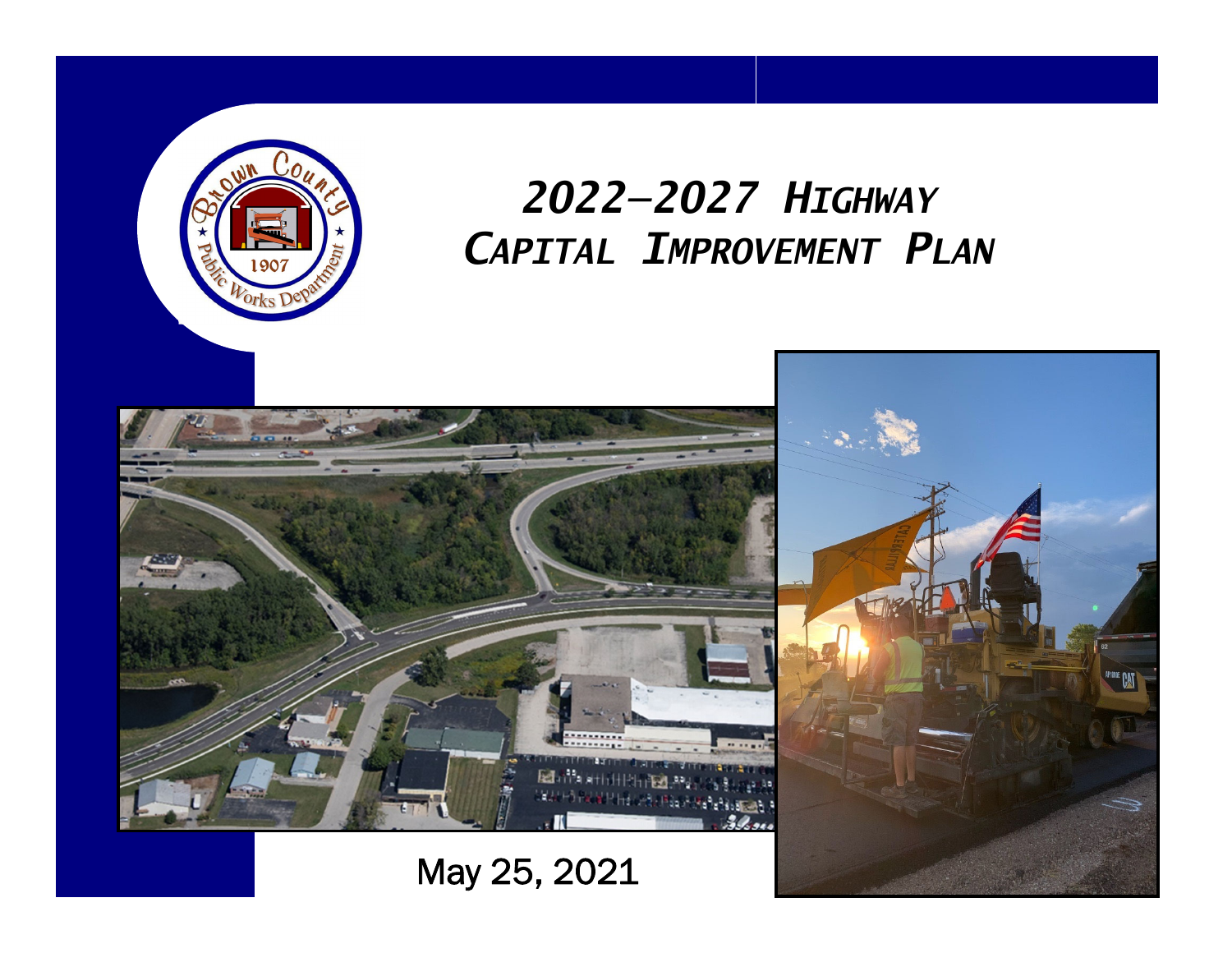# **6-Year CIP Summary 2022 - 2027 CALENDAR YEAR 2022 Highway & Bridge Improvement Projects**

| <b>COUNTY</b>            |              | <b>PROJECT</b>                              | <b>LANE</b>              | <b>IMPROVEMENT</b>                 | <b>TOTAL</b> | <b>FEDERAL</b> | <b>MUNICIPAL</b>                         | <b>COUNTY</b> | <b>FUNDED</b>  | <b>SALES TAX</b> | <b>LEVY</b>   |
|--------------------------|--------------|---------------------------------------------|--------------------------|------------------------------------|--------------|----------------|------------------------------------------|---------------|----------------|------------------|---------------|
| <b>HIGHWAY</b>           |              | <b>LOCATION</b>                             | <b>MILES</b>             | <b>TYPE</b>                        | <b>COST</b>  | <b>FUNDS</b>   | <b>FUNDS</b>                             | <b>FUNDS</b>  | <b>TO DATE</b> | <b>NEEDED</b>    | <b>NEEDED</b> |
| CTH J                    | $J-23$       | CTH M to Harbor Lights Rd                   |                          | Surface Maintenance, 2-Lane        |              |                |                                          |               |                |                  |               |
|                          |              | <b>Village of Suamico</b>                   | 3.76                     | Rural, Asphalt                     | 866,000      |                |                                          | 866,000       |                | 98,947           | 767,053       |
| CTH <sub>ZZ</sub>        | ZZ-19        | High Street to Tetzlaff Road                |                          | Surface Maintenance, 2-Lane        |              |                |                                          |               |                |                  |               |
|                          |              | Village of Wrightstown                      | 8.06                     | Urban & Rural, Asphalt             | 953,000      |                |                                          | 953,000       |                | 953,000          |               |
| <b>CTHW</b>              | $W-14$       | Kings Rd to CTH G                           |                          | Recondition, 2-Lane                |              |                |                                          |               |                |                  |               |
|                          |              | Town of Morrison                            | 0.68                     | Urban & Rural, Asphalt             | 217,000      |                |                                          | 217,000       |                | 217,000          |               |
| <b>CTH XX</b>            | $XX-19$      | CTH O to RR Tracks                          |                          | Recondition, 3-Lane                |              |                |                                          |               |                |                  |               |
|                          |              | Village of Bellevue                         | 2.64                     | Urban, Asphalt                     | 1,250,000    |                |                                          | 1,250,000     |                | 1,250,000        |               |
| CTH VV                   | $VV-3$       | STH 29/CTH VV Interchange                   |                          | New Construction, 2-Lane           |              |                | Hobart                                   |               |                |                  |               |
|                          |              | Village of Hobart & Village of Howard       |                          | Urban, Asphalt                     |              |                | 1,342,360                                |               |                |                  |               |
|                          |              |                                             |                          | and Broadband Installation         |              |                | Howard                                   |               |                |                  |               |
|                          |              |                                             | 0.62                     |                                    | 11,521,975   | 8,180,602      | 1,342,360                                | 656,653       |                | 656,653          |               |
| CTH VV                   | $VV-4$       | Millwood Ct to CTH C                        |                          | Reconstruction, 2-Lane             |              |                | Howard                                   |               |                |                  |               |
|                          |              | Village of Howard/Town of Pittsfield        |                          | Urban, Asphalt                     |              |                | 193,990                                  |               |                |                  |               |
|                          |              |                                             |                          |                                    |              |                | Pittsfield                               |               |                |                  |               |
|                          |              |                                             | 1.44                     |                                    | 3,879,800    | 3,103,840      | 193,990                                  | 387,980       |                | 387,980          |               |
| CTH <sub>ZZ</sub>        | $ZZ-18$      | Meadowlark Rd to Partridge Rd               |                          | Reconstruction, 2-Lane             |              |                | Wrightstown                              |               |                |                  |               |
|                          |              | Wrightstown Rd to Masse Cl                  |                          | Rural, Asphalt                     |              |                | Rockland                                 |               |                |                  |               |
|                          |              | Town of Wrightstown/Town of Rockland        | $\overline{\phantom{a}}$ |                                    | 3,030,000    |                |                                          | 3,030,000     |                | 3,030,000        |               |
| CTH <sub>F</sub>         | $F-18$       | <b>Lawrence Drive to American Boulevard</b> |                          | <b>CPR - Conc. Pavement Repair</b> |              |                | <b>DePere</b>                            |               |                |                  |               |
|                          |              | <b>City of DePere</b>                       | 1.04                     | <b>Urban, Concrete</b>             | 350,000      |                |                                          | 350,000       |                | 350,000          |               |
| <b>CTHX</b>              | $X-35$       | Roselawn Blvd to STH 172                    |                          | <b>CPR - Conc. Pavement Repair</b> |              |                | <b>Allouez</b>                           |               |                |                  |               |
|                          |              | <b>Village of Allouez</b>                   | 3.28                     | <b>Urban, Concrete</b>             | 650,000      |                |                                          | 650,000       |                | 650,000          |               |
| <b>CTHX</b>              | $X-34$       | STH 172 to CTH O                            |                          | <b>CPR - Conc. Pavement Repair</b> |              |                | Allouez                                  |               |                |                  |               |
|                          |              | <b>Village of Allouez</b>                   | 2.84                     | <b>Urban, Concrete</b>             | 850,000      |                |                                          | 850,000       |                | 850,000          |               |
| Prelim                   | EB-39        | CTH F to I-41 SB Ramps                      |                          | <b>Engineering &amp; Survey</b>    |              |                | Lawrence                                 |               |                |                  |               |
| CTH EB                   |              | Town of Lawrence                            |                          | 2025-2026 Construction             | 610,000      |                | 305,000                                  | 305,000       |                | 305,000          |               |
| Prelim                   | <b>GV-14</b> | I-41 NB Ramps to Lawrence Drive             |                          | <b>Engineering &amp; Survey</b>    |              |                | De Pere                                  |               |                |                  |               |
| CTH GV                   |              | City of De Pere                             |                          | 2025-2026 Construction             | 630,000      |                | 315,000                                  | 315,000       |                | 315,000          |               |
|                          |              | <b>Highway Department</b>                   |                          |                                    |              |                |                                          |               |                |                  |               |
|                          |              | <b>Capital Building Projects</b>            |                          |                                    | 250,000      |                |                                          | 250,000       |                |                  | 250,000       |
|                          |              | <b>Preliminary Costs for</b>                |                          |                                    |              |                |                                          |               |                |                  |               |
|                          |              | (Permitting, Culverts, Guardrail, Etc.)     |                          |                                    | 350,000      |                |                                          | 350,000       |                |                  | 350,000       |
| <b>Total Lane Miles:</b> | 24.36        | <b>Asphalt Paving Lane Miles:</b>           | 17.20                    | $\qquad \qquad \cdots$             |              |                | $$25,407,775$ $$11,284,442$ $$3,692,700$ | \$10,430,633  | -\$            | \$9,063,580      | \$1,367,053   |

**Key:** Surface Maintenance Profile mill 2-inches of existing asphalt and pave one (1) new 2.5-inch asphalt mat.

Recondition Project Mill 4-inches of existing asphalt, repair poor subgrade areas, and pave one (1) new 2.5-inch asphalt binder mat and (1) new 2-inch asphalt surface mat. Reconstruction Remove existing pavement and/or stone base, culvert and/or bridge replacement, and place new asphalt or concrete.

Maintenance Project Concrete Pavement Repair (CPR), crack filling asphalt roads, safety improvements, or traffic signals.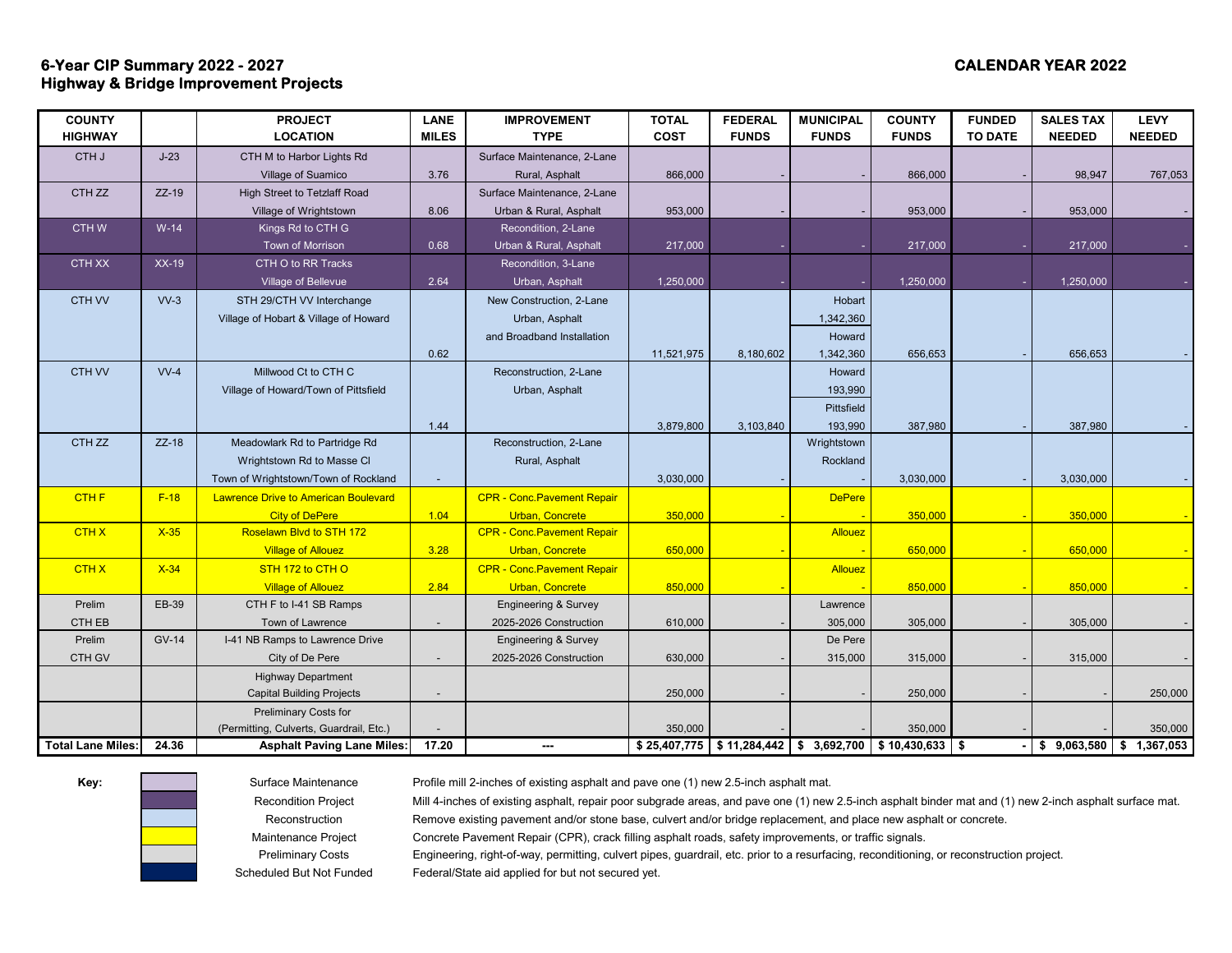# **6-Year CIP Summary 2022 - 2027 CALENDAR YEAR 2023 Highway & Bridge Improvement Projects**

| <b>COUNTY</b>            |              | <b>PROJECT</b>                          | <b>LANE</b>              | <b>IMPROVEMENT</b>                 | <b>TOTAL</b> | <b>FEDERAL</b> | <b>MUNICIPAL</b>     | <b>COUNTY</b>     | <b>FUNDED</b>  | <b>SALES TAX</b> | <b>LEVY</b>   |
|--------------------------|--------------|-----------------------------------------|--------------------------|------------------------------------|--------------|----------------|----------------------|-------------------|----------------|------------------|---------------|
| <b>HIGHWAY</b>           |              | <b>LOCATION</b>                         | <b>MILES</b>             | <b>TYPE</b>                        | <b>COST</b>  | <b>FUNDS</b>   | <b>FUNDS</b>         | <b>FUNDS</b>      | <b>TO DATE</b> | <b>NEEDED</b>    | <b>NEEDED</b> |
| <b>CTH MM</b>            | $MM-9$       | CTH G to I-43                           |                          | Surface Maintenance, 2-Lane        |              |                |                      |                   |                |                  |               |
|                          |              | Town of Ledgeview                       | 5.70                     | Rural, Asphalt                     | 637,000      |                |                      | 637,000           |                | 637,000          |               |
| CTH <sub>T</sub>         | $T-36$       | STH 29 to Town Line Rd                  |                          | Surface Maintenance, 2-Lane        |              |                |                      |                   |                |                  |               |
|                          |              | Town of Eaton                           | 5.00                     | Rural, Asphalt                     | 1,065,000    |                |                      | 1,065,000         |                | 1,065,000        |               |
| CTH <sub>W</sub>         | $W-16$       | CTH Z to STH 96                         |                          | Surface Maintenance, 2-Lane        |              |                |                      |                   |                |                  |               |
|                          |              | Town of Morrison                        | 6.36                     | Rural, Asphalt                     | 1,462,800    |                |                      | 1,462,800         |                | 1,108,147        | 354,653       |
| CTH EB                   | EB-36        | CTH F to CTH EE                         |                          | Recondition, 2-Lane                |              |                |                      |                   |                |                  |               |
|                          |              | Town of Lawrence                        | 2.20                     | Rural, Asphalt                     | 900,000      |                |                      | 900,000           |                | 900,000          |               |
| <b>CTHV</b>              | $V - 21$     | CTH T to CTH IV                         |                          | Recondition, 2-Lane                |              |                |                      |                   |                |                  |               |
|                          |              | Town of Humboldt                        | 3.90                     | Rural, Asphalt                     | 1,600,000    |                |                      | 1,600,000         |                | 1,600,000        |               |
| CTH <sub>Z</sub>         | $Z-32$       | <b>Bridge Over Branch River</b>         |                          | <b>Bridge</b>                      |              |                |                      |                   |                |                  |               |
|                          |              | Town of Morrison                        | 0.18                     | Replacement                        | 400,000      |                |                      | 400,000           |                | 400,000          |               |
| <b>CTH EB</b>            | EB-          | North Road to West Point Road           |                          | <b>CPR - Conc. Pavement Repair</b> |              |                |                      |                   |                |                  |               |
|                          |              | <b>City of Green Bay</b>                | 5.60                     | <b>Urban, Concrete</b>             | 850,000      |                |                      | 850,000           |                | 850,000          |               |
| <b>CTH GV</b>            | <b>GV-19</b> | STH 172 to McDonald's Entrance          |                          | <b>CPR - Conc. Pavement Repair</b> |              |                |                      |                   |                |                  |               |
|                          |              | <b>Village of Bellevue</b>              | 0.28                     | <b>Urban, Concrete</b>             | 400,000      |                |                      | 400,000           |                |                  | 400,000       |
| <b>CTH MM</b>            | $MM-8$       | CTH G to I-43                           |                          | <b>Safety Improvement Project</b>  |              | <b>HRRRP</b>   |                      |                   |                |                  |               |
|                          |              | <b>Town of Ledgeview</b>                | 5.70                     | Rural                              | 329,000      | 296,000        |                      | 33,000            |                |                  | 33,000        |
| Prelim                   | $M-21$       | Belmont Road to CTH HS                  |                          | <b>Right of Way Acquisition</b>    |              |                | Howard               |                   |                |                  |               |
| CTH <sub>M</sub>         |              | Village of Howard/Village of Suamico    |                          | 2024 Construction                  |              |                | 225,000              |                   |                |                  |               |
|                          |              |                                         |                          |                                    |              |                | Suamico              |                   |                |                  |               |
|                          |              |                                         |                          |                                    | 900,000      |                | 225,000              | 450,000           |                | 450,000          |               |
| Prelim                   | EB-39        | CTH F to I-41 SB Ramps                  |                          | R/W Acquisition                    |              |                | Lawrence             |                   |                |                  |               |
| CTH EB                   |              | Town of Lawrence                        | $\overline{\phantom{a}}$ | 2025-2026 Construction             | 1,500,000    |                | 750,000              | 750,000           |                | 750,000          |               |
| Prelim                   | <b>GV-14</b> | I-41 NB Ramps to Lawrence Drive         |                          | R/W Acquisition                    |              |                | De Pere              |                   |                |                  |               |
| CTH GV                   |              | City of De Pere                         |                          | 2025-2026 Construction             | 750,000      |                | 375,000              | 375,000           |                | 375,000          |               |
|                          |              | <b>Highway Department</b>               |                          |                                    |              |                |                      |                   |                |                  |               |
|                          |              | <b>Capital Building Projects</b>        | $\overline{\phantom{a}}$ |                                    | 250,000      |                |                      | 250,000           |                |                  | 250,000       |
|                          |              | <b>Preliminary Costs for</b>            |                          |                                    |              |                |                      |                   |                |                  |               |
|                          |              | (Permitting, Culverts, Guardrail, Etc.) |                          |                                    | 350,000      |                |                      | 350,000           |                |                  | 350,000       |
| <b>Total Lane Miles:</b> | 34.92        | <b>Asphalt Paving Lane Miles:</b>       | 23.34                    | ---                                | \$11,393,800 | - \$           | 296,000 \$ 1,575,000 | $$9,522,800$ \ \$ |                |                  | 1,387,653     |



**Key:** Surface Maintenance Profile mill 2-inches of existing asphalt and pave one (1) new 2.5-inch asphalt mat.

Recondition Project Mill 4-inches of existing asphalt, repair poor subgrade areas, and pave one (1) new 2.5-inch asphalt binder mat and (1) new 2-inch asphalt surface mat.

Reconstruction Remove existing pavement and/or stone base, culvert and/or bridge replacement, and place new asphalt or concrete.

Maintenance Project Concrete Pavement Repair (CPR), crack filling asphalt roads, safety improvements, or traffic signals.

Preliminary Costs Engineering, right-of-way, permitting, culvert pipes, guardrail, etc. prior to a resurfacing, reconditioning, or reconstruction project.

Scheduled But Not Funded Federal/State aid applied for but not secured yet.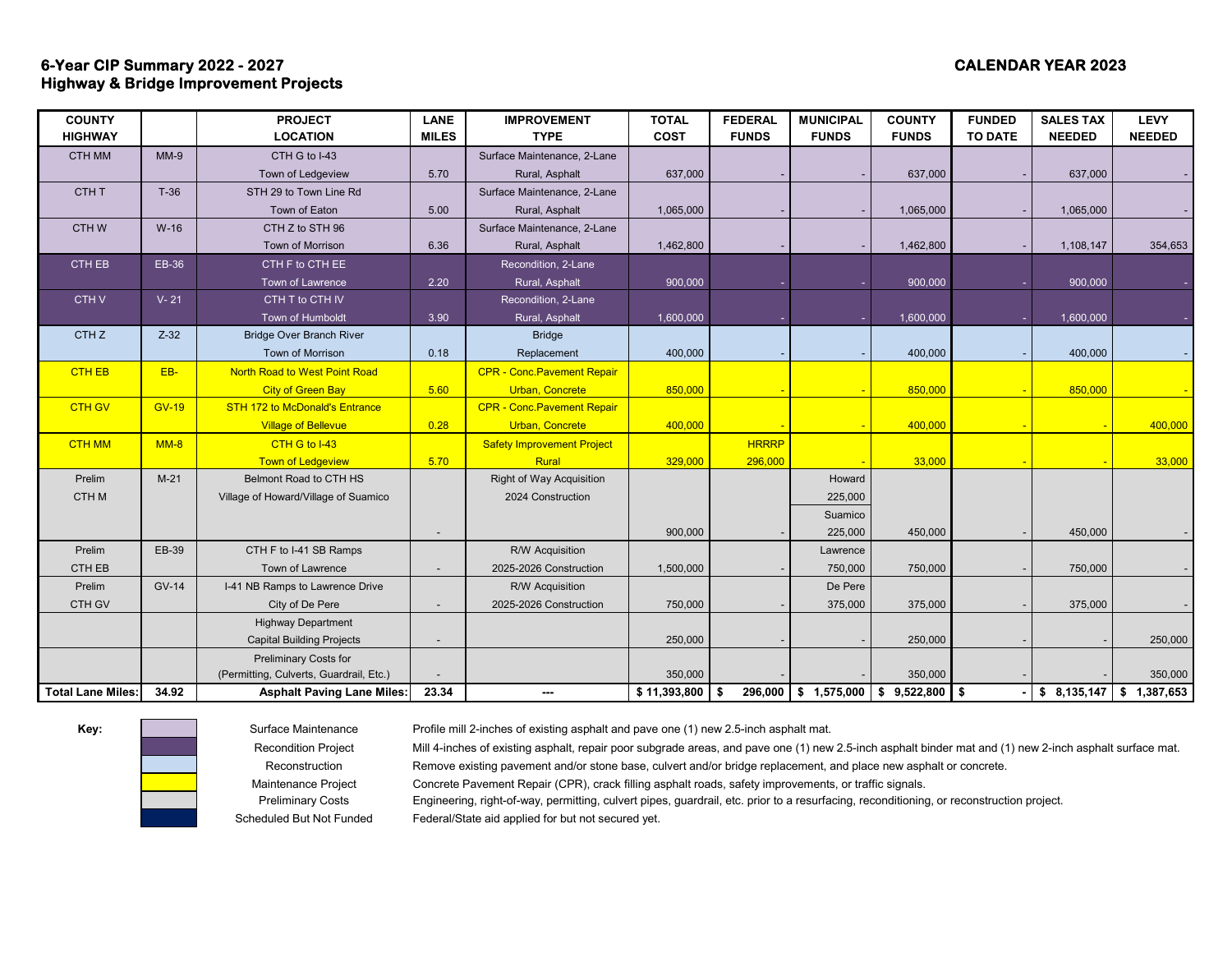# **6-Year CIP Summary 2022 - 2027 CALENDAR YEAR 2024 Highway & Bridge Improvement Projects**

| <b>COUNTY</b>            |              | <b>PROJECT</b>                          | <b>LANE</b>    | <b>IMPROVEMENT</b>                 | <b>TOTAL</b>     | <b>FEDERAL</b> | <b>MUNICIPAL</b> | <b>COUNTY</b>                              | <b>FUNDED</b>  | <b>BOND</b>            | <b>LEVY</b>   |
|--------------------------|--------------|-----------------------------------------|----------------|------------------------------------|------------------|----------------|------------------|--------------------------------------------|----------------|------------------------|---------------|
| <b>HIGHWAY</b>           |              | <b>LOCATION</b>                         | <b>MILES</b>   | <b>TYPE</b>                        | <b>COST</b>      | <b>FUNDS</b>   | <b>FUNDS</b>     | <b>FUNDS</b>                               | <b>TO DATE</b> | <b>NEEDED</b>          | <b>NEEDED</b> |
| CTH PP                   | <b>PP-20</b> | Man- Cal Road to STH 96                 |                | Surface Maintenance, 2-Lane        |                  |                |                  |                                            |                |                        |               |
|                          |              | Town of Wrightstown & Holland           | 10.20          | Rural, Asphalt                     | 2,350,000        |                |                  | 2,350,000                                  |                | 1,962,347              | 387,653       |
| CTH W                    | $W -$        | STH 96 to CTH PP                        |                | Surface Maintenance, 2-Lane        |                  |                |                  |                                            |                |                        |               |
|                          |              | Town of Rockland & Wrightstown          | 14.00          | Rural, Asphalt                     | 2,150,000        |                |                  | 2,150,000                                  |                | 2,150,000              |               |
| CTH PP                   | <b>PP-21</b> | STH 96 to School Road                   |                | Recondition, 2-Lane                |                  |                |                  |                                            |                |                        |               |
|                          |              | Town of Wrightstown                     | 4.00           | Rural, Asphalt                     | 1,660,000        |                |                  | 1,660,000                                  |                | 1,660,000              |               |
| <b>CTHM</b>              | $M-21$       | Belmont Road to CTH HS                  |                | Reconstruction, 5-Lane             |                  |                | Howard           |                                            |                |                        |               |
|                          |              | Village of Howard/Village of Suamico    |                | Urban, Asphalt                     |                  |                | 1,957,000        |                                            |                |                        |               |
|                          |              |                                         |                |                                    |                  |                | Suamico          |                                            | Sales Tax      |                        |               |
|                          |              |                                         | 4.65           |                                    | 6,100,000        |                | 1,170,000        | 2,973,000                                  | 136,934        | 2,836,066              |               |
| <b>CTH EB</b>            | <b>EB-41</b> | SW High School to STH 54                |                | <b>Access Management</b>           |                  |                | <b>Green Bay</b> |                                            |                |                        |               |
|                          |              | <b>City of Green Bay</b>                | 1.76           | Urban, Concrete, Roundabout        | 1,500,000        |                | 750,000          | 750,000                                    |                | 750,000                |               |
| <b>CTH EB</b>            | <b>EB-42</b> | <b>CTH VK to SW High School</b>         |                | <b>CPR - Conc. Pavement Repair</b> |                  |                | <b>Green Bay</b> |                                            |                |                        |               |
|                          |              | <b>City of Green Bay</b>                | 2.24           | <b>Urban, Concrete</b>             | 250,000          |                |                  | 250,000                                    |                | 250,000                |               |
| Prelim                   | $M-22$       | CTH HS to W. Deerfield Avenue           |                | <b>Right of Way Acquisition</b>    |                  |                | Howard           |                                            |                |                        |               |
| CTH M                    |              | Village of Howard/Village of Suamico    |                | 2025 Construction                  |                  |                | 200,000          |                                            |                |                        |               |
|                          |              |                                         |                |                                    |                  |                | Suamico          |                                            |                |                        |               |
|                          |              |                                         |                |                                    | 800,000          |                | 200,000          | 400,000                                    |                |                        | 400,000       |
|                          |              | <b>Highway Department</b>               |                |                                    |                  |                |                  |                                            |                |                        |               |
|                          |              | <b>Capital Building Projects</b>        | $\overline{a}$ |                                    | 250,000          |                |                  | 250,000                                    |                |                        | 250,000       |
|                          |              | <b>Preliminary Costs for</b>            |                |                                    |                  |                |                  |                                            |                |                        |               |
|                          |              | (Permitting, Culverts, Guardrail, Etc.) |                |                                    | 350,000          |                |                  | 350,000                                    |                |                        | 350,000       |
| <b>Total Lane Miles:</b> | 36.85        | <b>Asphalt Paving Lane Miles:</b>       | 32.85          | ---                                | $$15,410,000$ \$ |                |                  | $$4,277,000 \;   \; $11,133,000 \;   \; $$ |                | $136,934$ \$ 9,608,413 | 1,387,653     |

**Key:** Surface Maintenance Profile mill 2-inches of existing asphalt and pave one (1) new 2.5-inch asphalt mat.

Recondition Project Mill 4-inches of existing asphalt, repair poor subgrade areas, and pave one (1) new 2.5-inch asphalt binder mat and (1) new 2-inch asphalt surface mat.

Reconstruction Remove existing pavement and/or stone base, culvert and/or bridge replacement, and place new asphalt or concrete.

Maintenance Project Concrete Pavement Repair (CPR), crack filling asphalt roads, safety improvements, or traffic signals.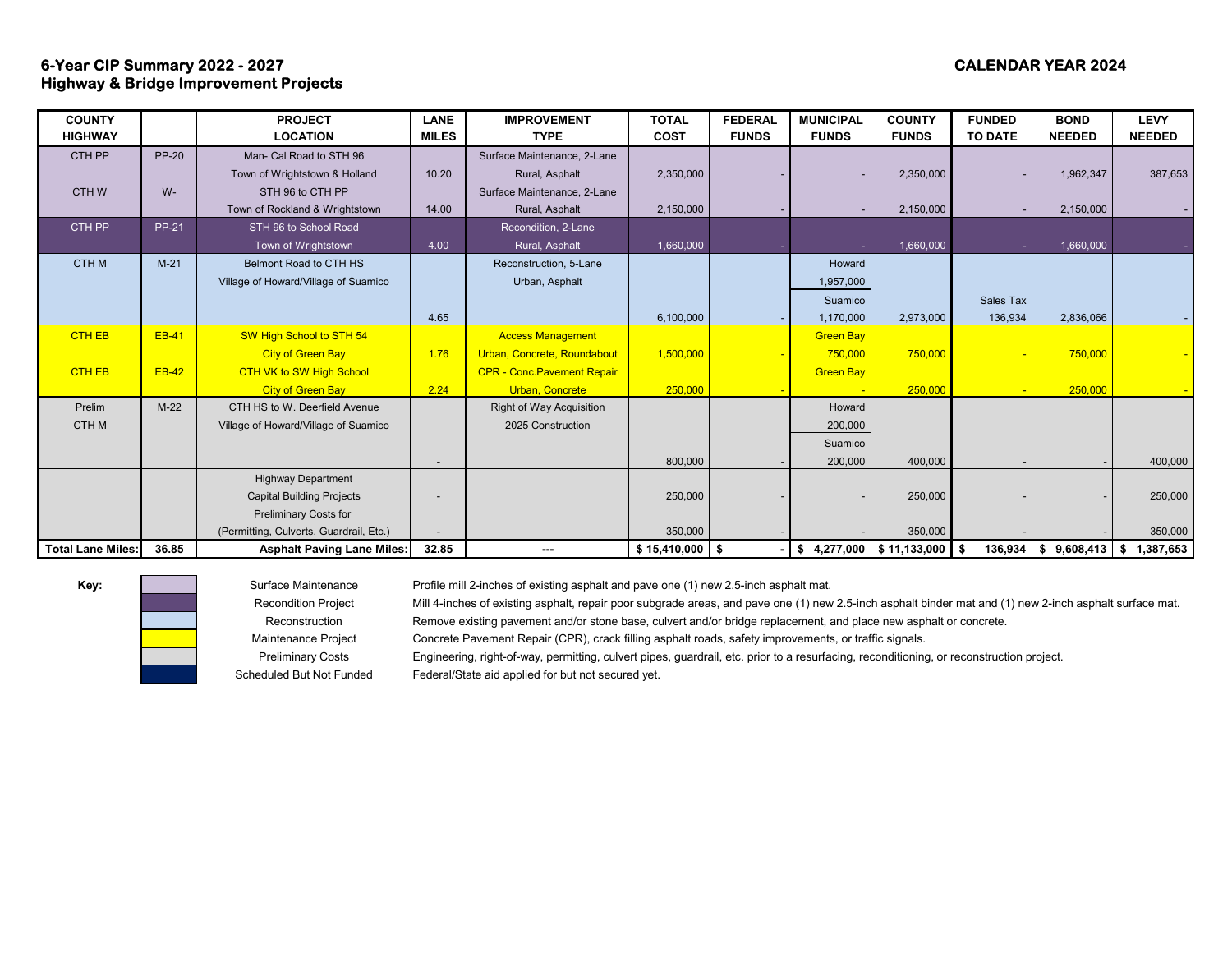# **6-Year CIP Summary 2022 - 2027 CALENDAR YEAR 2025 Highway & Bridge Improvement Projects**

| <b>COUNTY</b>            |              | <b>PROJECT</b>                          | <b>LANE</b>  | <b>IMPROVEMENT</b>                 | <b>TOTAL</b> | <b>FEDERAL</b> | <b>MUNICIPAL</b> | <b>COUNTY</b>                    | <b>FUNDED</b>  | <b>BOND</b>              | <b>LEVY</b>     |
|--------------------------|--------------|-----------------------------------------|--------------|------------------------------------|--------------|----------------|------------------|----------------------------------|----------------|--------------------------|-----------------|
| <b>HIGHWAY</b>           |              | <b>LOCATION</b>                         | <b>MILES</b> | <b>TYPE</b>                        | <b>COST</b>  | <b>FUNDS</b>   | <b>FUNDS</b>     | <b>FUNDS</b>                     | <b>TO DATE</b> | <b>NEEDED</b>            | <b>NEEDED</b>   |
| CTH BB                   | BB-          | CTH R to County Line                    |              | Surface Maintenance, 2-Lane        |              |                |                  |                                  |                |                          |                 |
|                          |              | Town of New Denmark                     | 1.20         | Rural, Asphalt                     | 255,000      |                |                  | 255,000                          |                | 255,000                  |                 |
| CTH DD                   | DD-          | <b>Quality Ct to Poplar St</b>          |              | Recondition, 2-Lane                |              |                |                  |                                  |                |                          |                 |
|                          |              | Village of Wrightstown                  | 1.74         | Urban, Asphalt                     | 900,000      |                |                  | 900,000                          |                | 900,000                  |                 |
| CTH <sub>Z</sub>         | $Z-$         | Outagamie Road to CTH D                 |              | Recondition, 2-Lane                |              |                |                  |                                  |                |                          |                 |
|                          |              | Town of Holland                         | 2.00         | Rural, Asphalt                     | 755,000      |                |                  | 755,000                          |                | 755,000                  |                 |
| CTH EE                   | EE-          | CTH EE at Mid Valley Drive              |              | Reconstruction, 2-Lane             |              | <b>STBG</b>    | Lawrence         |                                  |                |                          |                 |
|                          |              | Town of Lawrence                        | 0.10         | Roundabout                         | 1,200,000    | 960,000        | 120,000          | 120,000                          |                | 120,000                  |                 |
| CTH EE                   | EE-          | CTH EE at CTH EB                        |              | Reconstruction, 2-Lane             |              | <b>STBG</b>    | Ashwaubenon      |                                  |                |                          |                 |
|                          |              | Village of Ashwaubenon                  | 0.10         | Roundabout                         | 1,200,000    | 960,000        | 120,000          | 120,000                          |                | 120,000                  |                 |
| <b>CTHM</b>              | $M-22$       | CTH HS to W. Deerfield Avenue           |              | Reconstruction, 4-Lane             |              |                | Howard           |                                  |                |                          |                 |
|                          |              | Village of Howard/Village of Suamico    |              | Urban & Rural, Asphalt             |              |                | 2,525,000        |                                  |                |                          |                 |
|                          |              |                                         |              |                                    |              |                | Suamico          |                                  | From MLS       |                          |                 |
|                          |              |                                         | 5.28         |                                    | 10,100,000   |                | 2,525,000        | 5,050,000                        | 1,000,000      | 3.262.347                | 787,653         |
| <b>CTHX</b>              | $X-36$       | <b>CTH O to Grignon Street</b>          |              | <b>CPR - Conc. Pavement Repair</b> |              |                | <b>Allouez</b>   |                                  |                |                          |                 |
|                          |              | <b>Village of Allouez</b>               | 4.68         | Urban, Concrete                    | 1,100,000    |                |                  | 1,100,000                        |                | 1,100,000                |                 |
| <b>CTH EB</b>            | EB-39        | CTH F to I-41 SB Ramps                  |              | <b>New Construction</b>            |              |                | Lawrence         |                                  |                |                          |                 |
|                          |              | Town of Lawrence                        | 3.00         | With WisDOT I-41 Interchange       | 3,310,000    |                | 1.655.000        | 1,655,000                        |                | 1,655,000                |                 |
| <b>CTH GV</b>            | <b>GV-14</b> | I-41 NB Ramps to Lawrence Drive         |              | <b>New Construction</b>            |              |                | De Pere          |                                  |                |                          |                 |
|                          |              | City of De Pere                         | 2.60         | With WisDOT I-41 Interchange       | 3,114,000    |                | 1,557,000        | 1,557,000                        |                | 1,557,000                |                 |
|                          |              | <b>Highway Department</b>               |              |                                    |              |                |                  |                                  |                |                          |                 |
|                          |              | <b>Capital Building Projects</b>        |              |                                    | 250,000      |                |                  | 250,000                          |                |                          | 250,000         |
|                          |              | <b>Preliminary Costs for</b>            |              |                                    |              |                |                  |                                  |                |                          |                 |
|                          |              | (Permitting, Culverts, Guardrail, Etc.) |              |                                    | 350,000      |                |                  | 350,000                          |                |                          | 350,000         |
| <b>Total Lane Miles:</b> | 20.70        | <b>Asphalt Paving Lane Miles:</b>       | 16.02        | ---                                | \$22,534,000 | \$1,920,000    |                  | $$8,502,000 \;   \; $12,112,000$ | $\bullet$      | $1,000,000$ \$ 9.724,347 | 1,387,653<br>\$ |

**Key:** Surface Maintenance Profile mill 2-inches of existing asphalt and pave one (1) new 2.5-inch asphalt mat.

Recondition Project Mill 4-inches of existing asphalt, repair poor subgrade areas, and pave one (1) new 2.5-inch asphalt binder mat and (1) new 2-inch asphalt surface mat. Reconstruction Remove existing pavement and/or stone base, culvert and/or bridge replacement, and place new asphalt or concrete.

Maintenance Project Concrete Pavement Repair (CPR), crack filling asphalt roads, safety improvements, or traffic signals.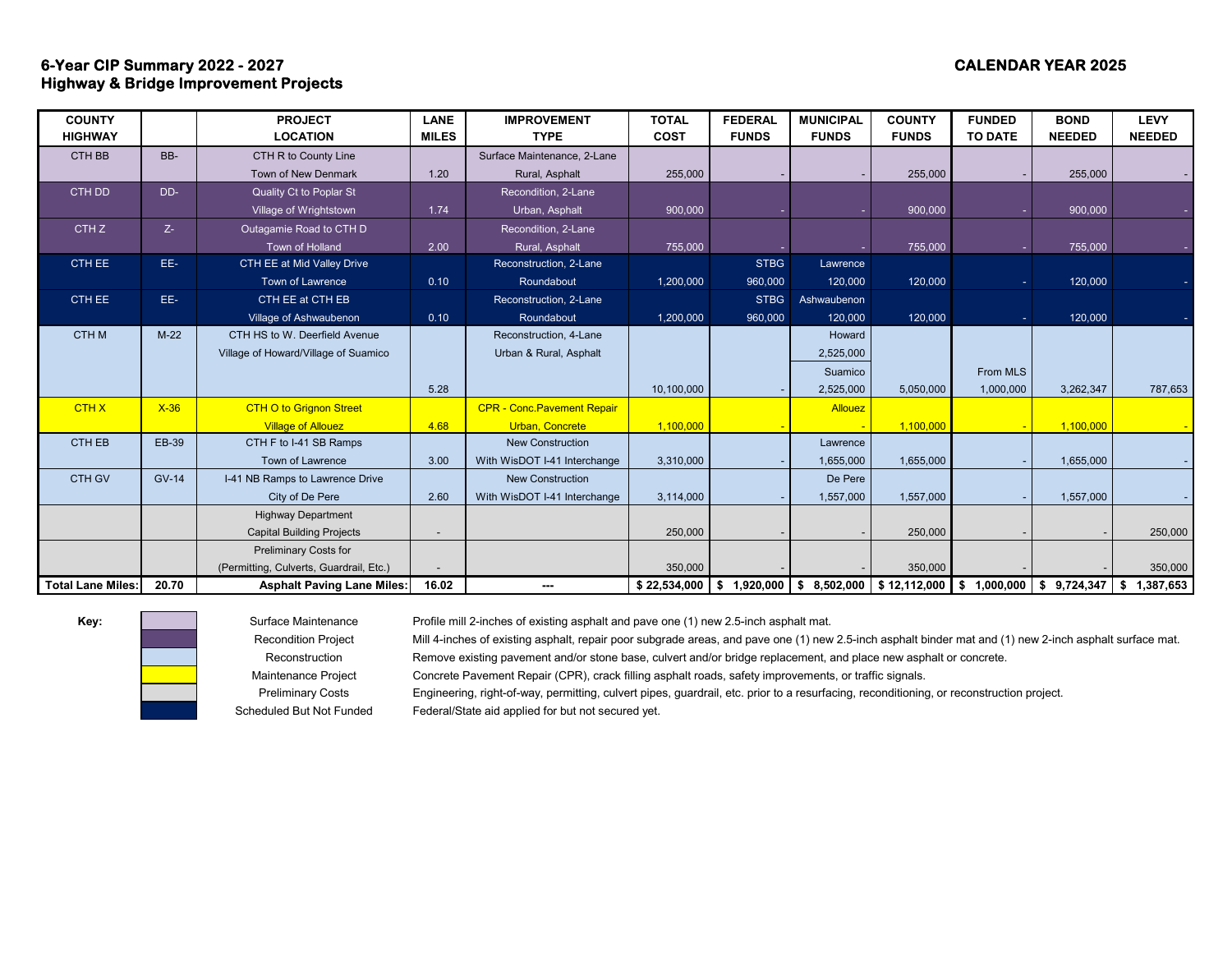# **6-Year CIP Summary 2022 - 2027 CALENDAR YEAR 2026 Highway & Bridge Improvement Projects**

| <b>COUNTY</b>            |              | <b>PROJECT</b>                          | <b>LANE</b>  | <b>IMPROVEMENT</b>           | <b>TOTAL</b>     | <b>FEDERAL</b> | <b>MUNICIPAL</b> | <b>COUNTY</b>  | <b>FUNDED</b>  | <b>BOND</b>   | <b>LEVY</b>   |
|--------------------------|--------------|-----------------------------------------|--------------|------------------------------|------------------|----------------|------------------|----------------|----------------|---------------|---------------|
| <b>HIGHWAY</b>           |              | <b>LOCATION</b>                         | <b>MILES</b> | <b>TYPE</b>                  | <b>COST</b>      | <b>FUNDS</b>   | <b>FUNDS</b>     | <b>FUNDS</b>   | <b>TO DATE</b> | <b>NEEDED</b> | <b>NEEDED</b> |
| <b>CTH EB</b>            | EB-40        | Glendale Avenue to CTH HS               |              | Surface Maintenance, 2-Lane  |                  |                |                  |                |                |               |               |
|                          |              | Village of Howard                       | 1.60         | Urban, Asphalt               | 600,000          |                |                  | 600,000        |                | 600,000       |               |
| <b>CTH EE</b>            | EE-19        | Suburban Drive to 6th Street            |              | Surface Maintenance, 2-Lane  |                  |                |                  |                |                |               |               |
|                          |              | City of DePere                          | 1.00         | Urban, Asphalt               | 300,000          |                |                  | 300,000        |                | 300,000       |               |
| CTH <sub>G</sub>         | $G-$         | Webster Avenue to CTH GV                |              | Surface Maintenance, 2-Lane  |                  |                |                  |                |                |               |               |
|                          |              | City of DePere                          | 3.64         | Urban, Asphalt               | 1,350,000        |                |                  | 1,350,000      |                | 1,350,000     |               |
| CTH O                    | $O-15$       | Riverside Drive to East River Drive     |              | Surface Maintenance, 2-Lane  |                  |                |                  |                |                |               |               |
|                          |              | Village of Allouez                      | 2.20         | Urban, Asphalt               | 600,000          |                |                  | 600,000        |                | 600,000       |               |
| CTH CE                   | CE-          | Outagamie Rd to Gerrits Rd              |              | Recondition, 2-Lane          |                  |                |                  |                |                |               |               |
|                          |              | Town of Holland                         | 0.98         | Rural, Asphalt               | 375,000          |                |                  | 375,000        |                | 375,000       |               |
| CTH GF                   | $GF-1$       | Sand Acres Dr to S. Ridge Rd            |              | Recondition, 4-Lane          |                  |                |                  |                |                |               |               |
|                          |              | Village of Ashwaubenon                  | 1.48         | Urban, Asphalt               | 625,000          |                |                  | 625,000        |                | 625,000       |               |
| CTH <sub>P</sub>         | P-           | STH 54 to CTH K                         |              | Recondition, 2-Lane          |                  |                |                  |                |                |               |               |
|                          |              | Town of Green Bay                       | 6.00         | Rural, Asphalt               | 2,260,000        |                |                  | 2,260,000      |                | 1,460,000     | 800,000       |
| <b>CTHEB</b>             | EB-39        | CTH F to I-41 SB Ramps                  |              | <b>New Construction</b>      |                  |                | Lawrence         |                |                |               |               |
|                          |              | Town of Lawrence                        | 3.00         | With WisDOT I-41 Interchange | 3,310,000        |                | 1,655,000        | 1,655,000      |                | 1,655,000     |               |
| CTH GV                   | <b>GV-14</b> | I-41 NB Ramps to Lawrence Drive         |              | <b>New Construction</b>      |                  |                | De Pere          |                |                |               |               |
|                          |              | City of De Pere                         | 2.60         | With WisDOT I-41 Interchange | 3,114,000        |                | 1,557,000        | 1,557,000      |                | 1,557,000     |               |
|                          |              | <b>Highway Department</b>               |              |                              |                  |                |                  |                |                |               |               |
|                          |              | <b>Capital Building Projects</b>        |              |                              | 250,000          |                |                  | 250,000        |                |               | 250,000       |
|                          |              | <b>Preliminary Costs for</b>            |              |                              |                  |                |                  |                |                |               |               |
|                          |              | (Permitting, Culverts, Guardrail, Etc.) |              |                              | 350,000          |                |                  | 350,000        |                |               | 350,000       |
| <b>Total Lane Miles:</b> | 22.50        | <b>Asphalt Paving Lane Miles:</b>       | 22.50        | ---                          | $$13,134,000$ \$ |                | $$3,212,000$ \$  | $9,922,000$ \$ |                | \$8,522,000   | \$1,400,000   |

**Key:** Surface Maintenance Profile mill 2-inches of existing asphalt and pave one (1) new 2.5-inch asphalt mat.

Recondition Project Mill 4-inches of existing asphalt, repair poor subgrade areas, and pave one (1) new 2.5-inch asphalt binder mat and (1) new 2-inch asphalt surface mat. Reconstruction Remove existing pavement and/or stone base, culvert and/or bridge replacement, and place new asphalt or concrete.

Maintenance Project Concrete Pavement Repair (CPR), crack filling asphalt roads, safety improvements, or traffic signals.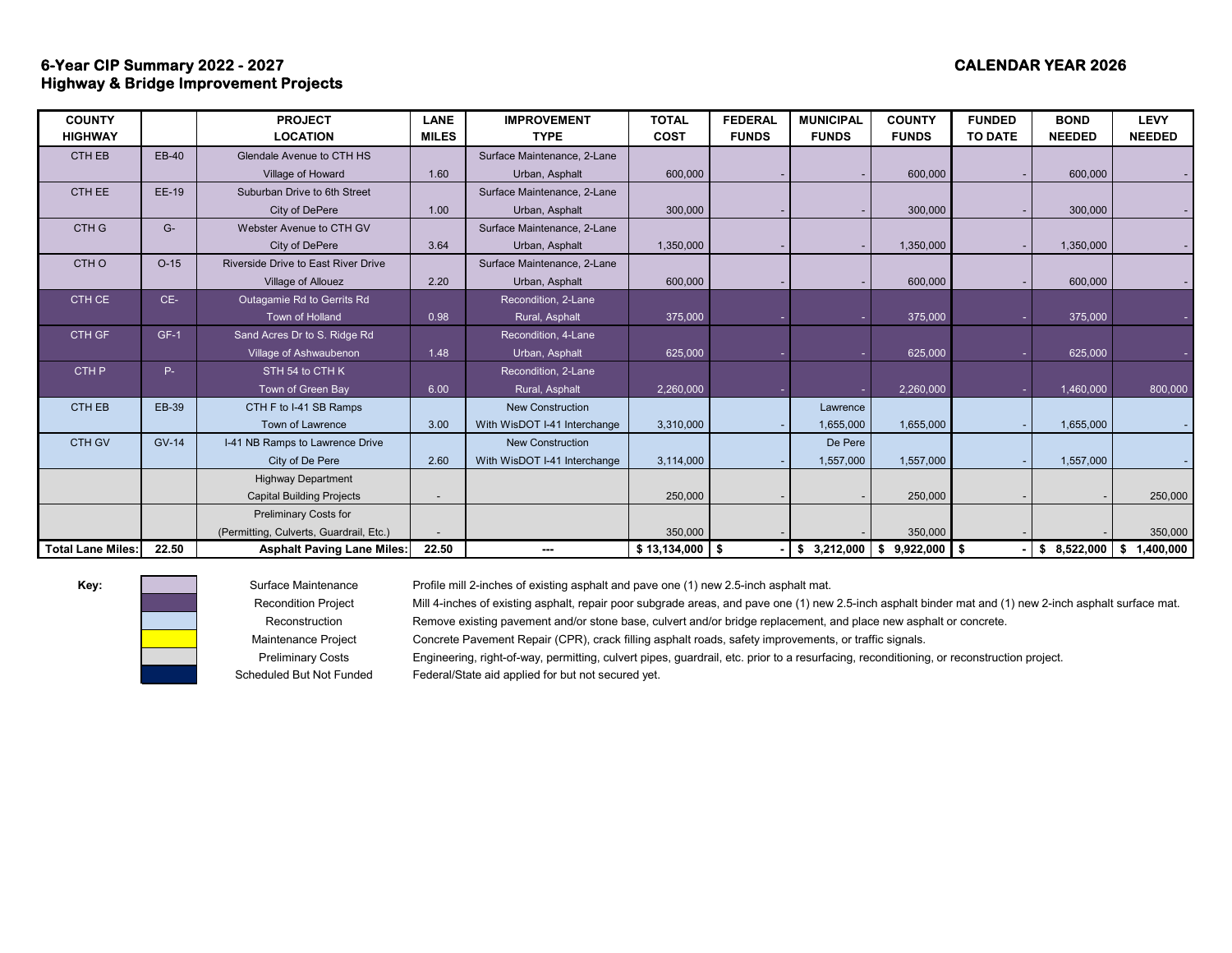# **6-Year CIP Summary 2022 - 2027 CALENDAR YEAR 2027 Highway & Bridge Improvement Projects**

| <b>COUNTY</b>            |        | <b>PROJECT</b>                          | <b>LANE</b>    | <b>IMPROVEMENT</b>          | <b>TOTAL</b>      | <b>FEDERAL</b> | <b>MUNICIPAL</b> | <b>COUNTY</b>                    | <b>FUNDED</b>  | <b>BOND</b>     | <b>LEVY</b>     |
|--------------------------|--------|-----------------------------------------|----------------|-----------------------------|-------------------|----------------|------------------|----------------------------------|----------------|-----------------|-----------------|
| <b>HIGHWAY</b>           |        | <b>LOCATION</b>                         | <b>MILES</b>   | <b>TYPE</b>                 | <b>COST</b>       | <b>FUNDS</b>   | <b>FUNDS</b>     | <b>FUNDS</b>                     | <b>TO DATE</b> | <b>NEEDED</b>   | <b>NEEDED</b>   |
| CTH D                    | D-     | Holland Road to Lamers Clancy Road      |                | Surface Maintenance, 2-Lane |                   |                |                  |                                  |                |                 |                 |
|                          |        | Town of Holland                         | 4.40           | Rural, Asphalt              | 1,000,000         |                |                  | 1,000,000                        |                | 1,000,000       |                 |
| CTH JJ                   | JJ-    | CTH V to Hazen Road                     |                | Surface Maintenance, 2-Lane |                   |                |                  |                                  |                |                 |                 |
|                          |        | Village of Bellevue                     | 1.82           | Urban, Asphalt              | 565,000           |                |                  | 565,000                          |                | 565,000         |                 |
| CTH EB                   | EB-    | Duck Creek Pkwy to CTH J                |                | Recondition, 4-Lane         |                   |                |                  |                                  |                |                 |                 |
|                          |        | Village of Howard                       | 2.32           | Urban, Asphalt              | 1,091,000         |                |                  | 1,091,000                        |                | 1,091,000       |                 |
| CTH GE                   | GE-10  | STH 172 to STH 54                       |                | Recondition, 2-Lane         |                   |                |                  |                                  |                |                 |                 |
|                          |        | Village of Hobart                       | 1.48           | Rural, Asphalt              | 560,000           |                |                  | 560,000                          |                | 560,000         |                 |
| <b>CTH NN</b>            | $NN-$  | Pine Grove Road to CTH R                |                | Recondition, 2-Lane         |                   |                |                  |                                  |                |                 |                 |
|                          |        | Town of Ledgeview                       | 1.60           | Rural, Asphalt              | 600,000           |                |                  | 600,000                          |                | 600,000         |                 |
| CTH C                    | $C-21$ | CTH FF to Greenfield Ave                |                | Reconstruction, 2-Lane      |                   |                | Howard           |                                  |                |                 |                 |
|                          |        | Village of Howard                       | 1.50           | Urban, Asphalt              | 3,668,000         |                | 1,834,000        | 1,834,000                        |                | 1,034,000       | 800,000         |
| CTH G                    | $G-$   | CTH G at Mill Road                      |                | Reconstruction, 2-Lane      |                   |                |                  |                                  |                |                 |                 |
|                          |        | Town of Morrison                        | 1.00           | Rural, Asphalt              | 500,000           |                |                  | 500,000                          |                | 500,000         |                 |
|                          |        | <b>Highway Department</b>               |                |                             |                   |                |                  |                                  |                |                 |                 |
|                          |        | <b>Capital Building Projects</b>        |                |                             | 250,000           |                |                  | 250,000                          |                |                 | 250,000         |
|                          |        | <b>Preliminary Costs for</b>            |                |                             |                   |                |                  |                                  |                |                 |                 |
|                          |        | (Permitting, Culverts, Guardrail, Etc.) | $\overline{a}$ |                             | 350,000           |                |                  | 350,000                          |                |                 | 350,000         |
| <b>Total Lane Miles:</b> | 14.12  | <b>Asphalt Paving Lane Miles:</b>       | 14.12          |                             | $$8,584,000$ \ \$ |                | 1,834,000<br>\$  | $6,750,000$ $\parallel$ \$<br>\$ |                | 5,350,000<br>\$ | 1,400,000<br>\$ |



**Key:** Surface Maintenance Profile mill 2-inches of existing asphalt and pave one (1) new 2.5-inch asphalt mat.

Recondition Project Mill 4-inches of existing asphalt, repair poor subgrade areas, and pave one (1) new 2.5-inch asphalt binder mat and (1) new 2-inch asphalt surface mat.

Reconstruction Remove existing pavement and/or stone base, culvert and/or bridge replacement, and place new asphalt or concrete.

Maintenance Project Concrete Pavement Repair (CPR), crack filling asphalt roads, safety improvements, or traffic signals.

Preliminary Costs Engineering, right-of-way, permitting, culvert pipes, guardrail, etc. prior to a resurfacing, reconditioning, or reconstruction project.

Scheduled But Not Funded Federal/State aid applied for but not secured yet.